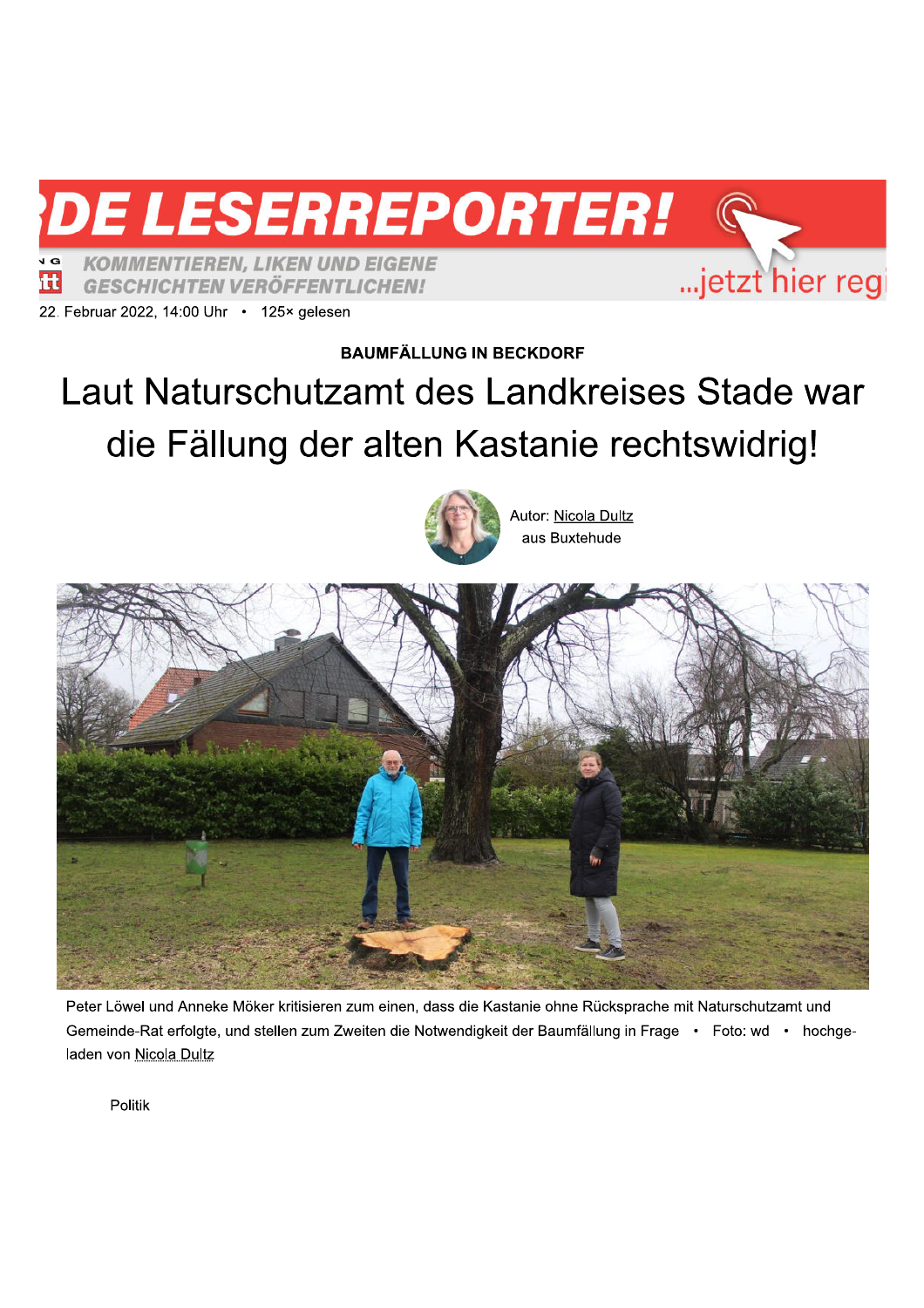## **STADE FEHLT PERSONAL** Probleme einer Verwaltung: Fehlen Mitarbeiter, werden es irgendwann die Bürger spüren

Jörg Dammann

wd. Beckdorf. "Die Fällung der alten Kastanie in Beckdorf war rechtswidrig!" So beurteilt das Naturschutzamt des Landkreises Stade die Aktion der Gemeinde Beckdorf, einen mehr als 100 Jahre alten Baum im Ortskern von Beckdorf zu fällen. "Die Gemeinde muss die Fällgenehmigung im Benehmen mit dem Naturschutzamt treffen", so der Landkreis. "Eine solche Benehmensherstellung hat es nicht gegeben." Erst durch eine Anzeige habe der Landkreis von der Baumfällung erfahren. Und aufgrund ihres Alters sei der Wert der Kastanie für den Klimaschutz als hoch einzustufen.

Einige Bürger und Politiker waren von der Baumfällung entsetzt gewesen, auch weil sie vor vollendete Tatsachen gestellt.

Die Grünen-Fraktion wollte den Fall nicht auf sich beruhen lassen und fragte umgehend bei der Verwaltung nach. Man habe keine Notwendigkeit gesehen, den Bürgermeister und die Politiker darüber zu informieren, dass die Kastanie an der Goldbecker Straße gefällt werden sollte, antwortete die Gemeindedirektorin Kirsten Zegenhagen auf die Mail bat im Nachgang um Entschuldigung.

Doch so leicht ließen sich Politiker und auch Bürger nicht besänftigen: Dass der alte Baum innerhalb von zwei Tagen nach Erstellung des Gutachtens und ohne Rücksprache mit dem Gemeinderat kurzerhand gefällt wurde, sorgt für Empörung und auch Trauer im Dorf (das WOCHENBLATT berichtete). Und auch die Notwendigkeit - die Verwaltung sah auf Grund von Fäulnis Gefahr im Verzug - wird u.a. von den Grünen, dem Ratsherrn Frank Wallin (IGB) sowie einigen Bürgern bezweifelt.

Andere Fotos als die der Verwaltung scheinen zu zeigen, dass der Stamm nicht ausgehöhlt war und das Holz keine erkennbaren Anzeichen von Fäulnis aufwies. Da das Holz bereits abtransportiert und seines Wissens nach zu Feuerholz verarbeitet wurde, lasse sich jedoch nicht mehr belegen, ob und wie krank der Baum gewesen sei, kritisiert Peter Löwel.

Die Eile, mit der vorgegangen wurde, sorgt für Verwunderung bei den Grünen, der IGB und Bürgern. Zwischen Gutachten-Erstellung und Fällung lagen gerade mal zwei Tage. Ein Anwohner habe sogar die Polizei gerufen, weil er gedacht habe, der Baum würde heimlich ge